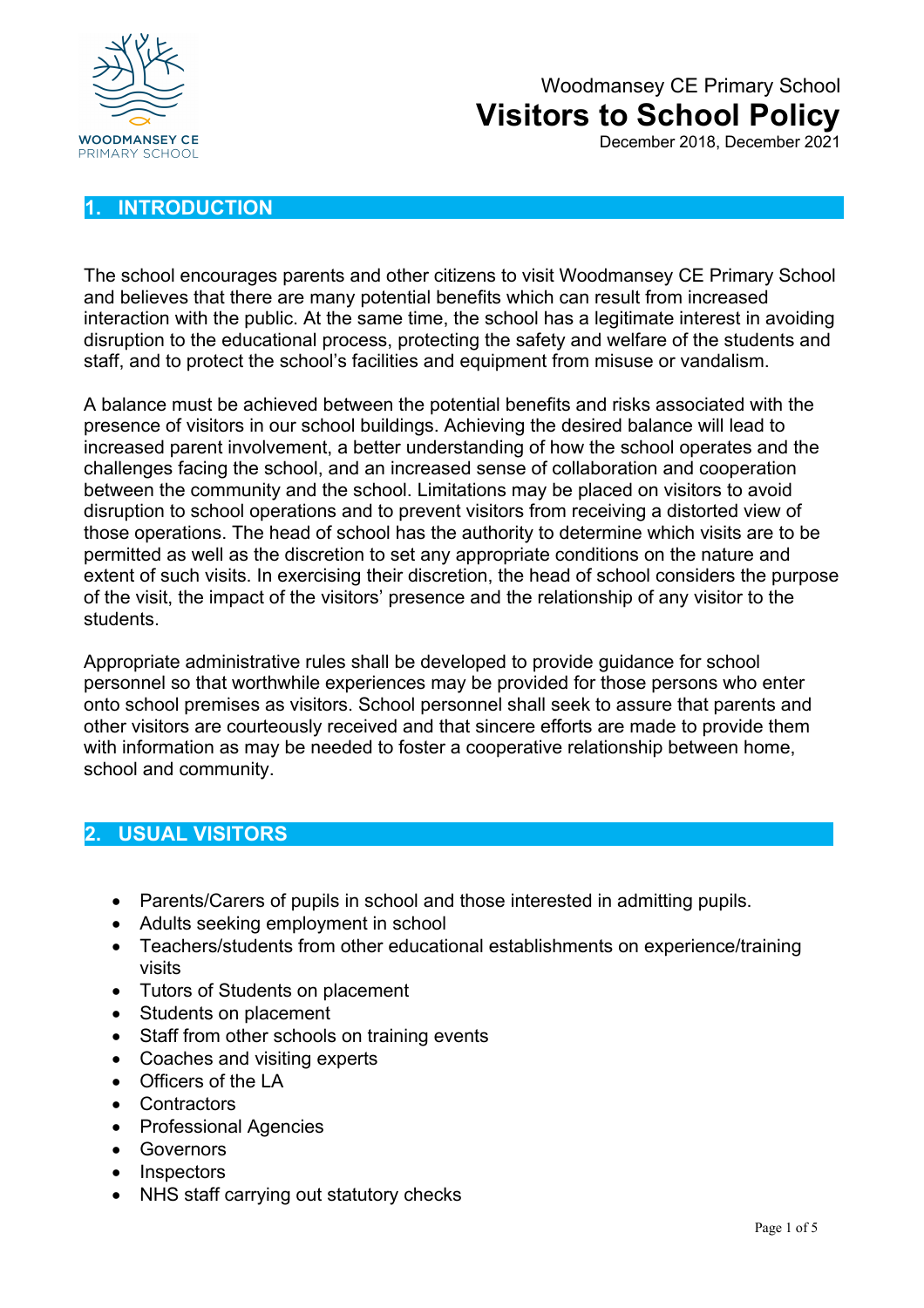

December 2018, December 2021

#### **3. REASONS FOR VISITS**

- Invited for a tour of the school
- Invited to visit a specific lesson
- Taking a specific lesson
- Attending a specific meeting
- Attending a public event
- Taking lunch with pupils
- Working with specific pupils
- Working on site
- Visiting Staff
- School Improvement incl. Training
- Support from other agencies

#### **4. STATEMENT OF CHILD PROTECTION**

Visitors to school have to read a statement regarding Child Protection and Safeguarding before coming into contact with children. All regular volunteers, governors, members of the PTFA and staff cover this through their induction.

#### **5. GENERAL REQUIREMENTS FOR VISITORS TO SCHOOL**

A visitor is defined as any person seeking to enter a school building who is not an employee of the school, or a student currently enrolled in that building.

All visitors shall report to the school office when arriving or leaving the school premises. Notices are displayed indicating that all visitors are required to register with the school office and obtain authorisation.

All visitors are requested to wear an appropriate form of identification when on school premises. Badges are available for those who do not have clear East Riding LA identification of their own. Coloured lanyards indicate the visitor's status in relation to DBS and employment.

Whenever possible, visitors should obtain authorisation from the Head of School in advance. At the discretion of the Head of School, such prior authorisation may be required.

Visits may be prohibited at certain times such while standardised testing or other assessments are being conducted.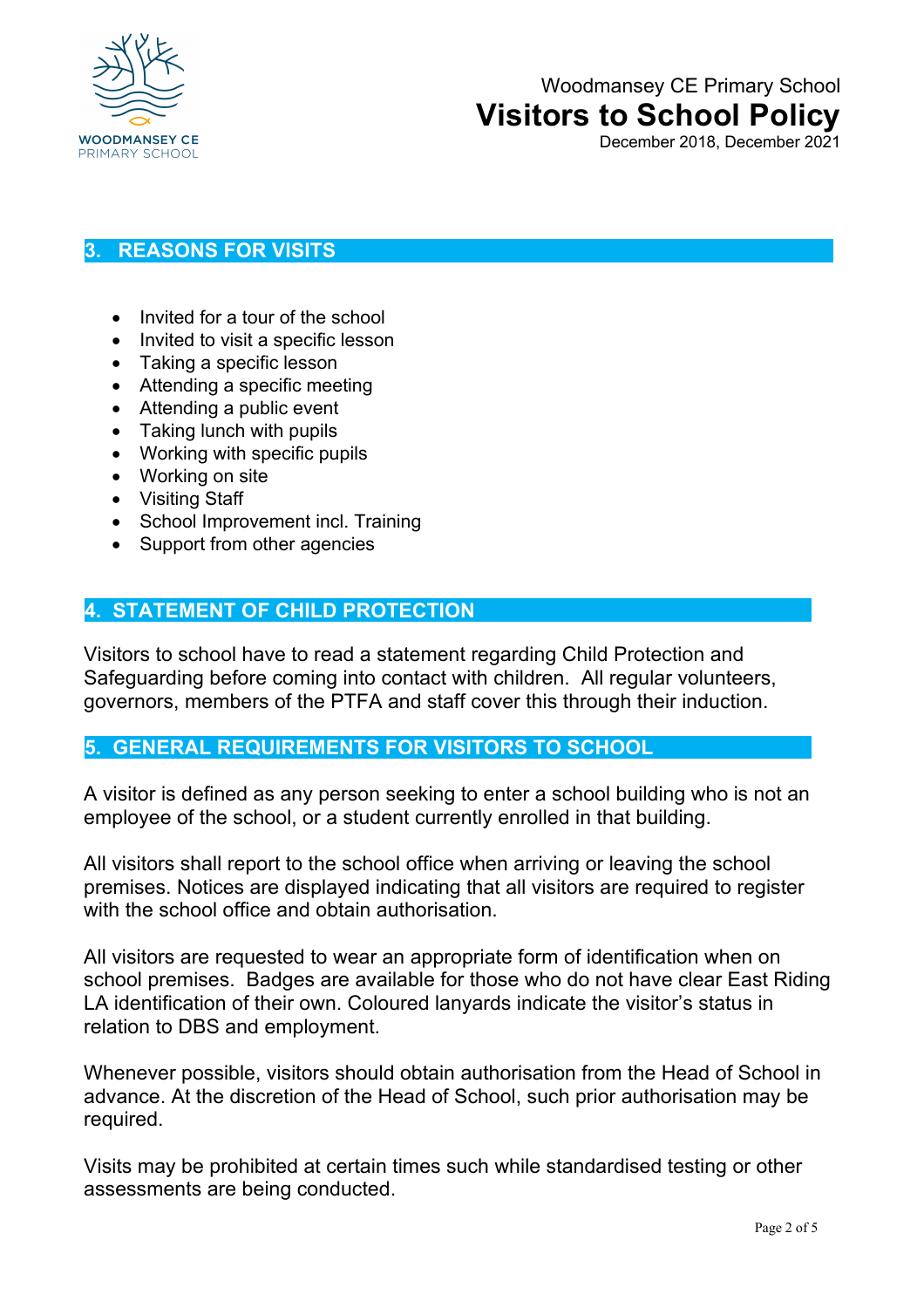

December 2018, December 2021

All school visitors must comply at all times with the School's policies, administrative rules and regulations.

Woodmansey CE Primary School provides a secure site, which is controlled by precise management directives, but the site is only as secure as the people who use it. Therefore, all people on the site have to adhere to the rules, which govern it. Laxity can cause potential problems to safeguarding.

The school operates a two-tier security system to respond to the different requirements of the school day and to enable safe delivery and collection of children. Site security has been discussed at length by the governors of the school and is reviewed at the termly Health and Safety Governors meeting. The school believes that the measures in place are proportionate to the risks without creating a prison camp and destroying the attractive and welcoming environment.

All doors remain secure from 08:50 to 09:10, from 15:10 to 15:30 and from 15:45 to 08:40. These doors have turn latches. These doors may be open from 09:10 to 15:10 as the school site is then secured at the gates from 09:10 to 15:15. Access to the site is then only possible through the Main School Reception. This is secured by a remote lock and key pad.

Therefore, when the school doors are open, access to the site is only via the front door. When the site is reopened to allow child carers onto the site the school doors are sealed. On all doors are signs indicating that access to the school even at the start and end of the pupil day is only permissible through the main reception door, where guests receive visitor passes and are chaperoned (or not) as DBS clearance requires. ALL STAFF KNOW TO CHALLENGE ANYONE NOT WEARING THE CORRECT DOCUMENTATION. i.e. a visitor's badge / Lanyard.

Children should never be allowed to leave school alone during school hours, and if collected by an adult children must be signed out.

Should a child leave the school premises without permission then staff have been informed never to chase after a child, but rather to report immediately to the office. Parents and police will be immediately informed of the circumstances.

#### **6. EXCEPTIONS TO VISITOR REQUIREMENTS**

There are none. Anyone not meeting the minimum criteria for working with children must be chaperoned at all times on the site within the pupil fenced enclosure.

**7. VISITORS TO CLASSROOMS AND OTHER INSTRUCTIONAL AREAS**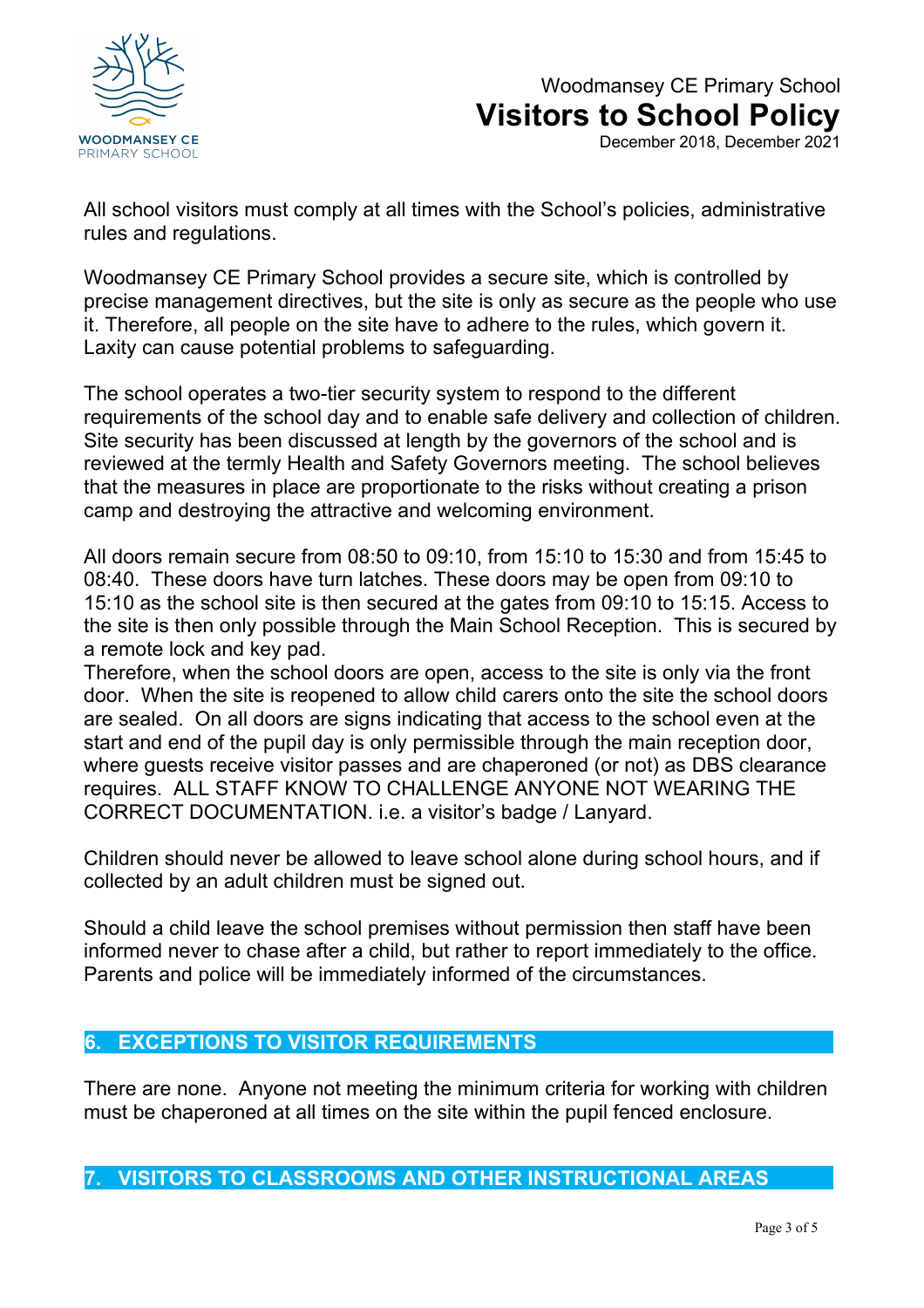

December 2018, December 2021

Access to particular classrooms or other instructional areas of the school may be restricted upon the recommendation of the Head of School or as otherwise deemed necessary by the Headof School. Because classrooms and other instructional areas are the most vulnerable to disruption, specific conditions may be imposed upon visitors, including but not limited to:

- remaining in a designated place or seat
- refraining from speaking to students while the class or activity is in session
- refraining from entering or leaving the area while an activity is underway
- requiring that the dress and grooming of the visitor be consistent with the dress code for the students and employees within the building.
- requiring that the visitor be chaperoned
- limiting the duration of the visit to particular times or length of time
- limiting the activities of the visitor to a particular purpose(s)
- designating particular routes of travel in the building or upon the school grounds.

Visitors wishing to conference with teachers during the course of the school day are encouraged to make arrangements in advance.

Parents are not encouraged to meet with Teachers at the start of the day (unless it is vital) as this disrupts the clear start to the day. Parents may seek meetings with teachers at the end of the school day. All meetings with any staff members at any time of the day must start at the main reception desk.

Parents of children in the Foundation Year are expected to allow their children to enter cloakrooms alone.

#### **8. PUPIL VISITORS**

All requirements for visitors apply to pupils with additional considerations to be applied at the discretion of head teacher. Under most circumstances, pupil visitors are discouraged during the 'pupil day' unless accompanied by a parent/carer. No student who is under suspension, expulsion or other form of discipline from any other school shall be permitted to visit the school without specific permission from the Head of School.

#### **9. SPECIAL SITUATIONS**

Both custodial and non-custodial parents of pupil have rights to visit the child's school unless a court order exists restricting such contact. In the event that a noncustodial parent seeks permission to visit, the school shall make a good faith effort to notify the custodial parent in advance of the visit.

The Head of School has the authority to exclude from the school premises any person who disrupts or who appears likely to become a disruption to the educational